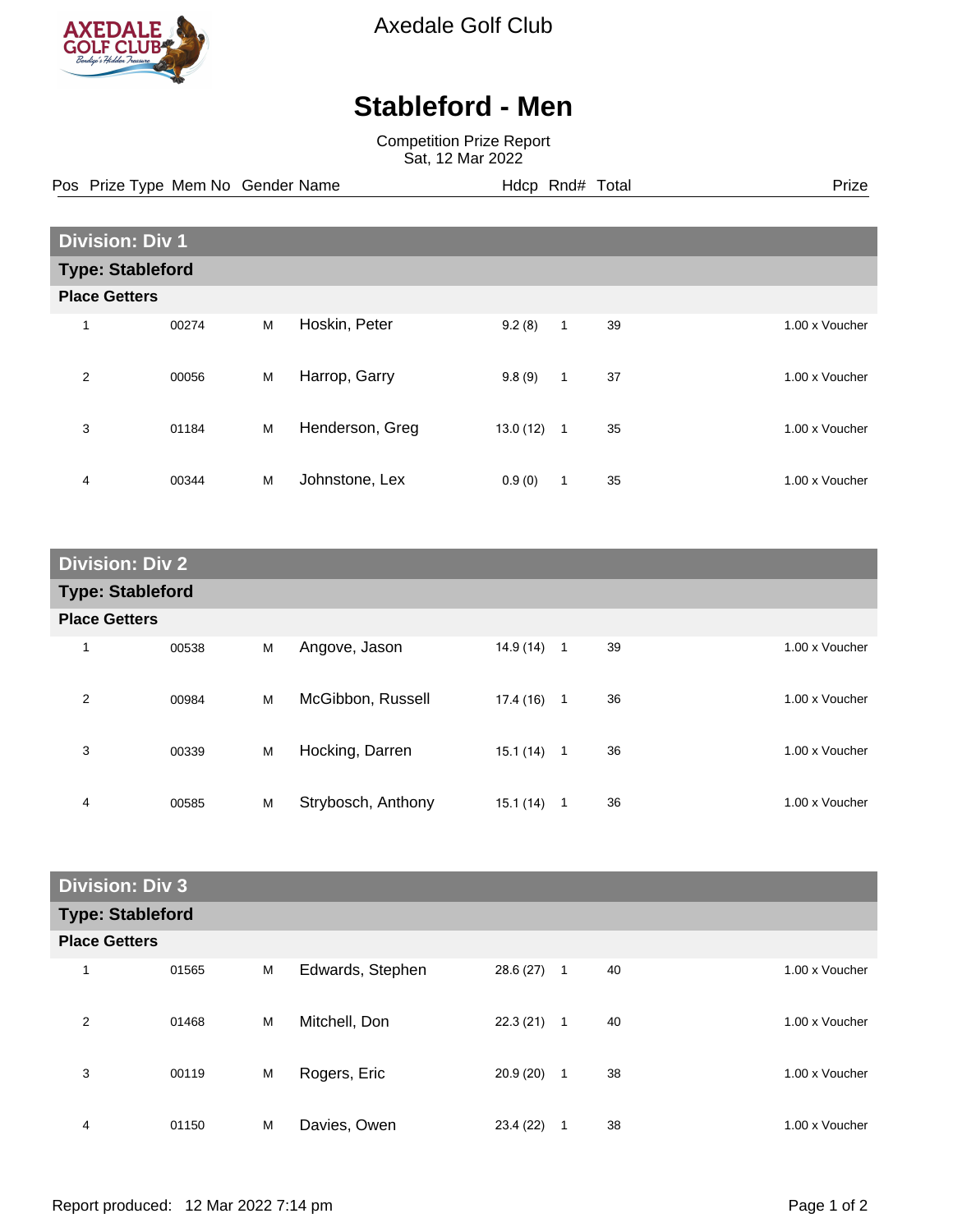| × |  |  |  |
|---|--|--|--|
|---|--|--|--|

| <b>Division: Overall</b> |       |   |                   |              |              |    |                          |  |
|--------------------------|-------|---|-------------------|--------------|--------------|----|--------------------------|--|
| <b>Type: Stableford</b>  |       |   |                   |              |              |    |                          |  |
| <b>Ball Rundowns</b>     |       |   |                   |              |              |    |                          |  |
| (no. 1)                  | 01525 | M | Warfe, Noah       | 23.5 (22)    | $\mathbf{1}$ | 37 | 1.00 x Balls - Ball Pool |  |
| (no. 2)                  | 01479 | M | Perkins, Robert   | $32.4(31)$ 1 |              | 37 | 1.00 x Balls - Ball Pool |  |
| (no. 3)                  | 01593 | M | Hurnall, Paul     | $25.3(24)$ 1 |              | 36 | 1.00 x Balls - Ball Pool |  |
| (no. 4)                  | 00461 | M | Torney, John      | 23.2 (22)    | $\mathbf{1}$ | 36 | 1.00 x Balls - Ball Pool |  |
| (no. 5)                  | 01123 | M | Higham, Derek     | 22.4(21)     | $\mathbf{1}$ | 36 | 1.00 x Balls - Ball Pool |  |
| (no. 6)                  | 01442 | M | Kealy, Craig      | 21.2(20)     | $\mathbf{1}$ | 35 | 1.00 x Balls - Ball Pool |  |
| (no. 7)                  | 01257 | M | Manley, Rick      | $23.3(22)$ 1 |              | 35 | 1.00 x Balls - Ball Pool |  |
| (no. 8)                  | 01366 | M | Robertson, Graeme | $14.7(14)$ 1 |              | 35 | 1.00 x Balls - Ball Pool |  |
| (no. 9)                  | 01071 | M | Waldron, Geoff    | 29.0 (28)    | $\mathbf{1}$ | 34 | 1.00 x Balls - Ball Pool |  |